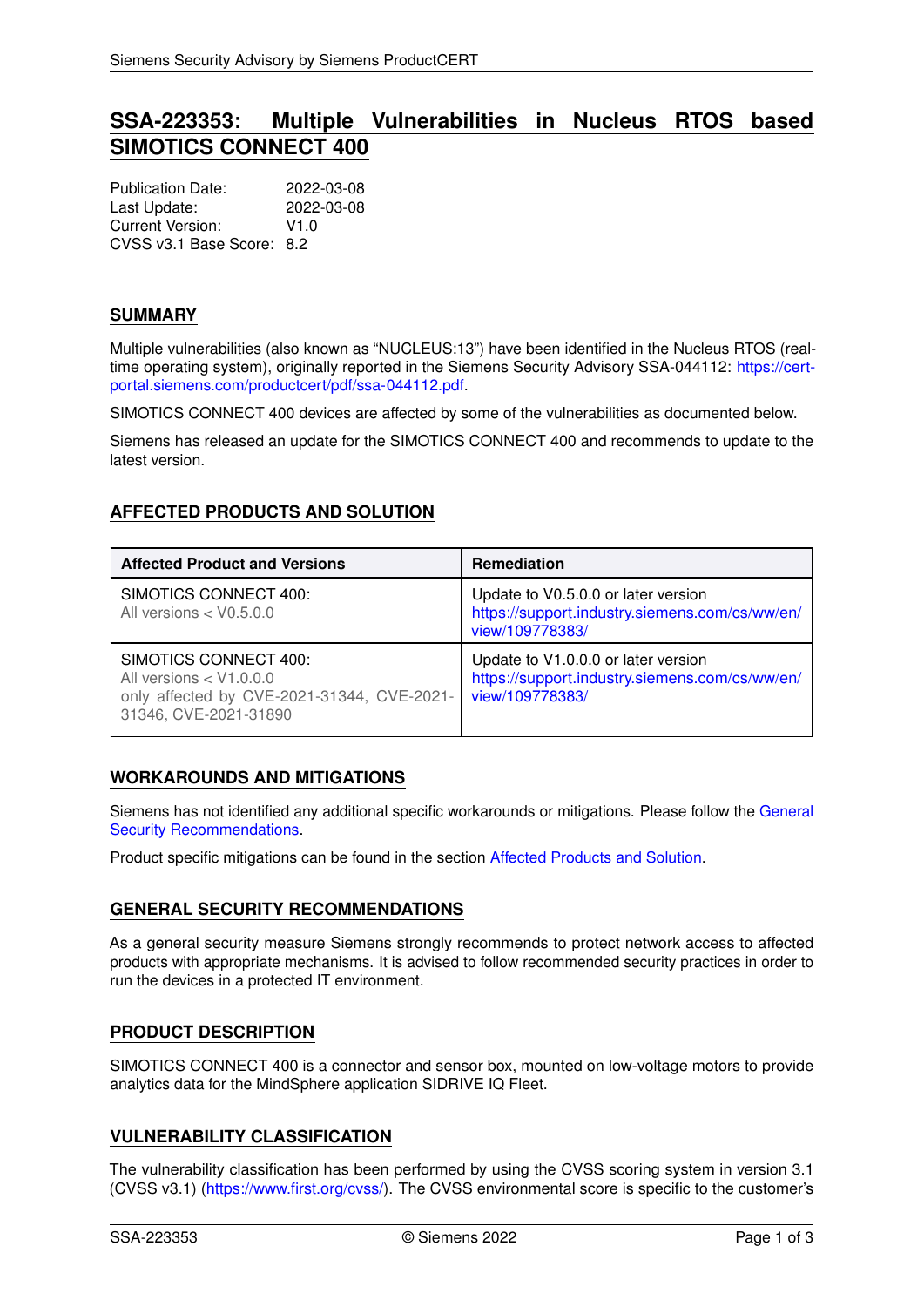environment and will impact the overall CVSS score. The environmental score should therefore be individually defined by the customer to accomplish final scoring.

An additional classification has been performed using the CWE classification, a community-developed list of common software security weaknesses. This serves as a common language and as a baseline for weakness identification, mitigation, and prevention efforts. A detailed list of CWE classes can be found at: [https://cwe.mitre.org/.](https://cwe.mitre.org/)

#### Vulnerability CVE-2021-31344

ICMP echo packets with fake IP options allow sending ICMP echo reply messages to arbitrary hosts on the network. (FSMD-2021-0004)

| CVSS v3.1 Base Score | 53                                                         |
|----------------------|------------------------------------------------------------|
| CVSS Vector          | CVSS:3.1/AV:N/AC:L/PR:N/UI:N/S:U/C:N/I:L/A:N/E:P/RL:O/RC:C |
| CWE                  | CWE-843: Access of Resource Using Incompatible Type ('Type |
|                      | Confusion')                                                |

#### Vulnerability CVE-2021-31346

The total length of an ICMP payload (set in the IP header) is unchecked. This may lead to various side effects, including Information Leak and Denial-of-Service conditions, depending on the network buffer organization in memory. (FSMD-2021-0007)

| CVSS v3.1 Base Score | 8.2                                                          |
|----------------------|--------------------------------------------------------------|
| CVSS Vector          | CVSS:3.1/AV:N/AC:L/PR:N/UI:N/S:U/C:L/I:N/A:H/E:P/RL:O/RC:C   |
| CWE                  | CWE-1284: Improper Validation of Specified Quantity in Input |

#### Vulnerability CVE-2021-31889

Malformed TCP packets with a corrupted SACK option leads to Information Leaks and Denial-of-Service conditions. (FSMD-2021-0015)

| CVSS v3.1 Base Score | 75                                                         |
|----------------------|------------------------------------------------------------|
| CVSS Vector          | CVSS:3.1/AV:N/AC:L/PR:N/UI:N/S:U/C:N/I:N/A:H/E:P/RL:O/RC:C |
| <b>CWE</b>           | CWE-191: Integer Underflow (Wrap or Wraparound)            |

#### Vulnerability CVE-2021-31890

The total length of an TCP payload (set in the IP header) is unchecked. This may lead to various side effects, including Information Leak and Denial-of-Service conditions, depending on the network buffer organization in memory. (FSMD-2021-0017)

| CVSS v3.1 Base Score | 7.5                                                            |
|----------------------|----------------------------------------------------------------|
| CVSS Vector          | CVSS:3.1/AV:N/AC:L/PR:N/UI:N/S:U/C:N/I:N/A:H/E:P/RL:O/RC:C     |
| CWE                  | CWE-240: Improper Handling of Inconsistent Structural Elements |

#### **ADDITIONAL INFORMATION**

Products listed in this advisory use the Nucleus RTOS (Real-time operating system).

For more details regarding the vulnerabilities reported for Nucleus RTOS refer to Siemens Security Advisory SSA-044112: <https://cert-portal.siemens.com/productcert/pdf/ssa-044112.pdf>

For further inquiries on security vulnerabilities in Siemens products and solutions, please contact the Siemens ProductCERT: